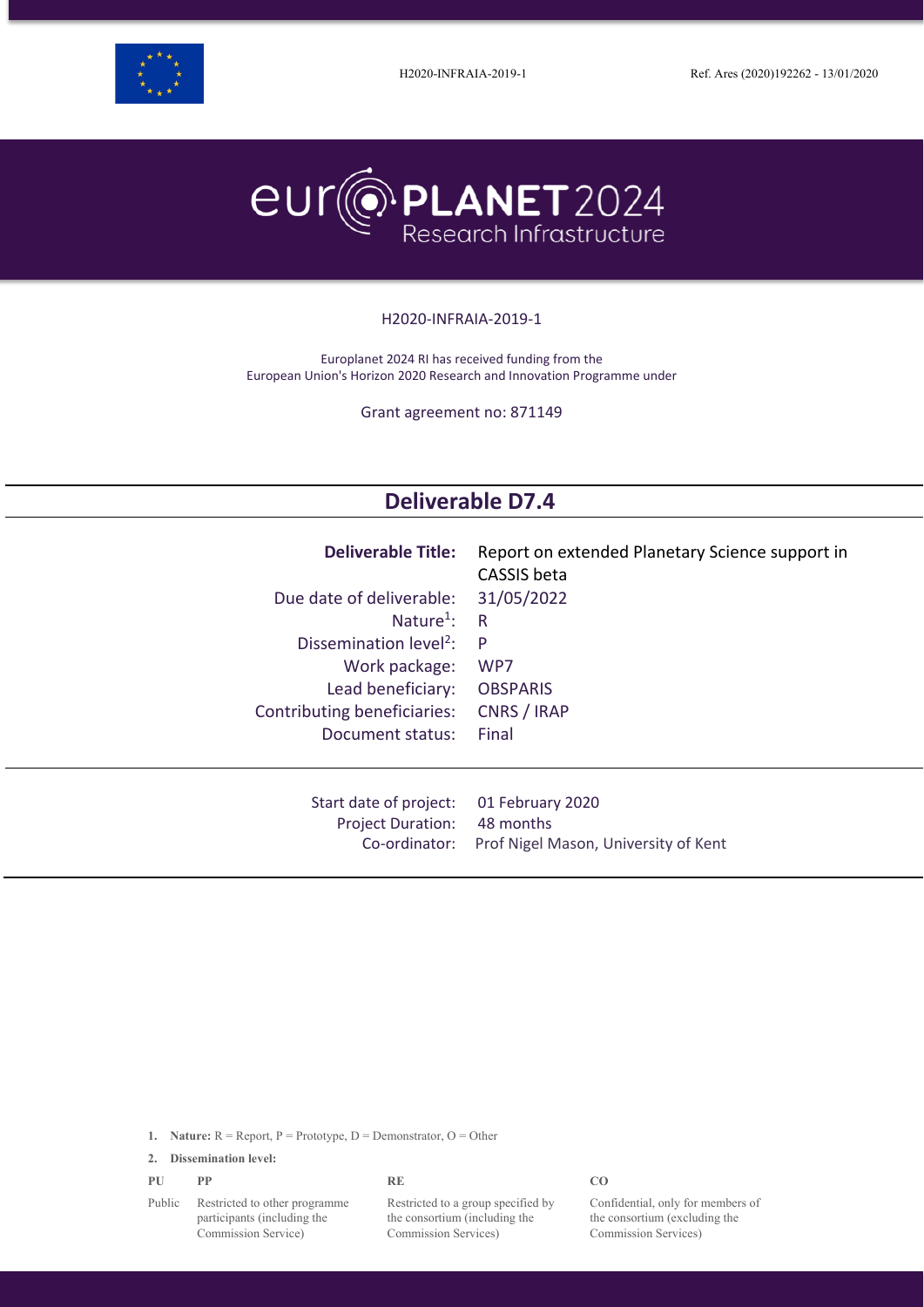

## **Executive Summary / Abstract:**

This deliverable concerns the adaptation of the VO CASSIS Desktop tool for planetary science data.

#### **Contents**

## <span id="page-1-0"></span>**1. Introduction & Overview of Progress**

CASSIS is a tool with multiple functionalities which makes it compatible with a set of protocols, interoperable models defined by the international consortium IVOA (International Virtual Observatory Alliance).

CASSIS already includes a module that allows you to query registered EPN-TAP services independently from the VESPA portal (function added during Europlanet 2020 RI).

CASSIS also makes it possible to identify and visualize atomic and molecular lines, again using protocols and models from the IVOA, but also from VAMDC (Virtual And Molecular Database Center)

## <span id="page-1-1"></span>**a) Objective**

The objective is to adapt the CASSIS tool to manage Planetology spectra and spectral cubes. This deliverable describes the functionalities that will be implemented in the next CASSIS version (v6.3). A prototype (v6.3beta) will be released in July 2022 on the CASSIS IRAP websit[e http://cassis.irap.omp.eu,](http://cassis.irap.omp.eu/) after initial validation.

## <span id="page-1-2"></span>**b) Explanation of the work carried in WP**

#### **Visualization, processing and analysis**

For the visualization, processing and analysis of astrophysical spectra, we propose

- to improve the display of data intensity units in planetary science, so as to support measurements in reflected light with the most common normalization scales

- to add tools to process spectra, such as normalization by a solar spectrum

- to add the visualization of the data intensity errors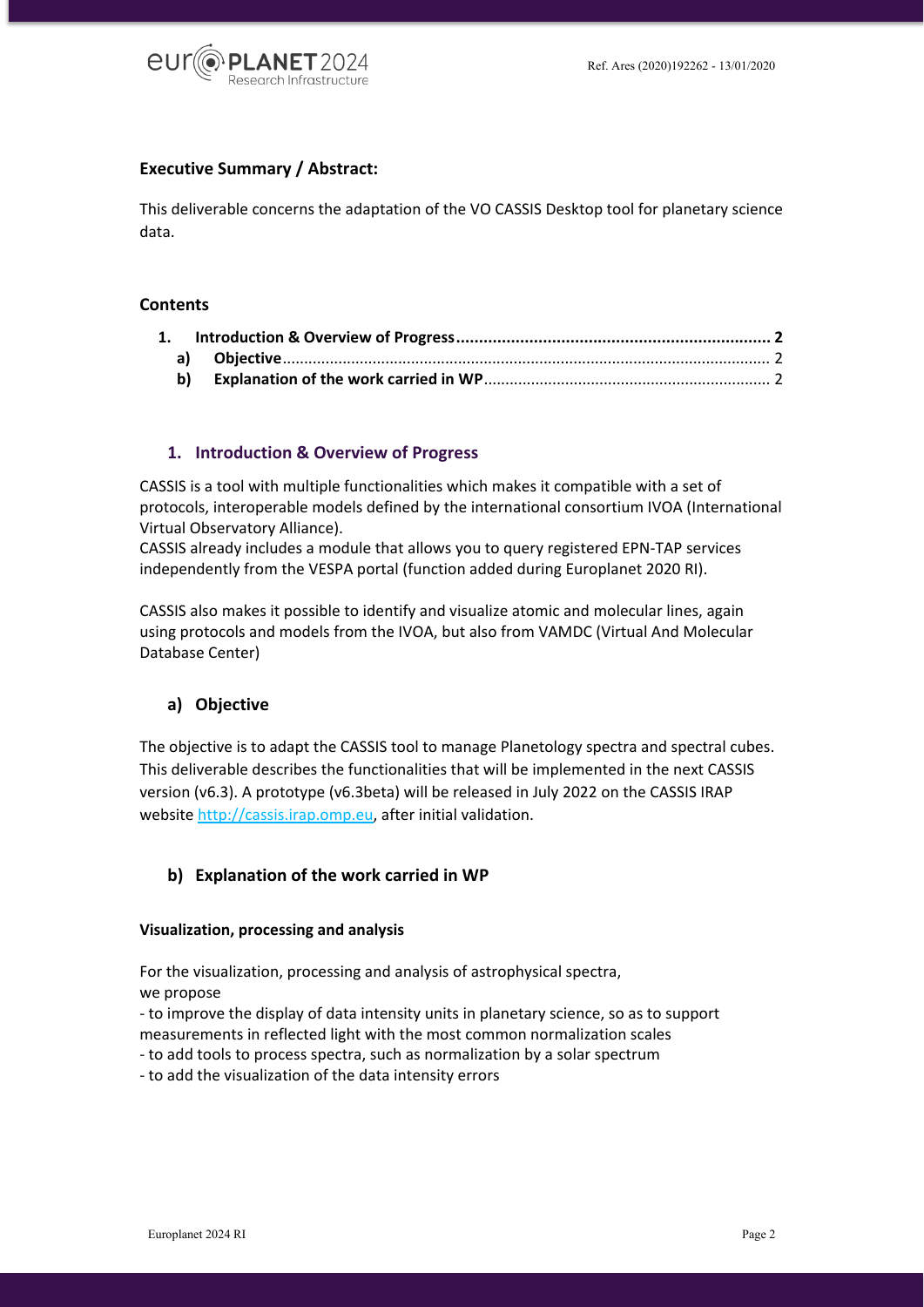



*CASSIS Visualization*

#### **CASSIS EPN-TAP module**

For the CASSIS EPN-TAP module,

we propose

- to update the data product type list from the EPN-TAP 2.0 model

- to add the possibility to select the service from the IVOA registry or from the local registry associated to the VESPA portal

| <b>EPN-TAP</b><br>$\Box$                           |                                                         |                   |                                        |        |  |                                                  |           |                  |                                                              | œ            |                               |  |
|----------------------------------------------------|---------------------------------------------------------|-------------------|----------------------------------------|--------|--|--------------------------------------------------|-----------|------------------|--------------------------------------------------------------|--------------|-------------------------------|--|
| <b>ISON</b><br>http://dc.zah.uni-heidelberg.de/tap |                                                         |                   |                                        | Query  |  | Query parameters                                 |           |                  |                                                              |              |                               |  |
| shortname                                          | schema                                                  |                   | accessurl                              |        |  | <b>Target name</b>                               |           |                  |                                                              |              | ٠                             |  |
| abs cs                                             | abs cs.epn core                                         |                   | http://spectrum.iaa.es/ system /ta     |        |  | <b>Time</b>                                      |           | min              | max                                                          |              |                               |  |
| AMDA                                               | amdadb.epn core                                         |                   | http://cdpp-epntap.irap.omp.eu/ sys    |        |  | <b>Spectral range</b>                            |           |                  |                                                              |              |                               |  |
| <b>APIS</b>                                        | apis, epn core                                          |                   | http://voparis-tap-planeto.obspm.fr/   |        |  | <b>Dataproduct type</b>                          |           | spectral cube    |                                                              |              | ۰                             |  |
| BaseCom                                            | basecom.epn core                                        |                   | http://voparis-tap-planeto.obspm.fr/   |        |  | <b>Query for the selected service(s)</b>         |           |                  |                                                              |              |                               |  |
| <b>bass2000</b>                                    | bass2000.epn core http://voparis-tap-helio.obspm.fr/ sy |                   |                                        |        |  |                                                  |           |                  | SELECT TOP 20 * FROM #tablename# WHERE (dataproduct type LIK |              |                               |  |
| <b>BDIP</b>                                        | bdip.epn core                                           |                   | http://voparis-tap-planeto.obspm.fr/   |        |  | E 'spectral cube' OR dataproduct type LIKE 'sc') |           |                  |                                                              |              |                               |  |
| cassini jupiter                                    | cassini jupiter.ep                                      |                   | http://voparis-tap-maser.obspm.fr:80/  |        |  |                                                  |           |                  |                                                              |              |                               |  |
| CDPP ALERTS (demo)                                 | swalerts.epn core                                       |                   | http://cdpp-epntap.irap.omp.eu/ sys    |        |  |                                                  |           |                  |                                                              |              |                               |  |
| <b>CDPP ALERTS Detecti</b>                         | cdppdetection.ep                                        |                   | http://cdpp-epntap.irap.omp.eu/ sys    |        |  |                                                  |           |                  |                                                              |              |                               |  |
| <b>Service URL</b>                                 |                                                         | <b>Table name</b> |                                        |        |  |                                                  |           | Send query       |                                                              |              |                               |  |
| apis                                               |                                                         |                   |                                        |        |  |                                                  |           |                  |                                                              |              |                               |  |
|                                                    |                                                         |                   |                                        |        |  |                                                  |           |                  |                                                              |              |                               |  |
| granule uid                                        |                                                         | granule gid       |                                        | obs id |  |                                                  |           | dataproduct type | target name                                                  | target class |                               |  |
| co uvis fuv 20170313 084103 L2 V01                 |                                                         | original data     | co uvis fuv 20170313 084103 L2 V01     |        |  |                                                  | sc.       |                  | Saturn                                                       | planet       | $\overline{2}$ $\overline{2}$ |  |
| exeriv.mars.mod.21.20171025.lv.02.vr.00            |                                                         | original data     | exeuv.mars.mod.21.20171025.lv.02.vr.00 |        |  |                                                  | lsc.      |                  | Mars                                                         | planet       | $\frac{2}{2}$                 |  |
| co uvis euv 20161111 122203 L2 V01                 |                                                         | original data     | co uvis euv 20161111 122203 L2 V01     |        |  |                                                  | <b>sc</b> |                  | Saturn                                                       | planet       |                               |  |
| co uvis fuv 20060609 082240 L2 V01                 |                                                         | original data     | co uvis fuv 20060609 082240 L2 V01     |        |  |                                                  | <b>sc</b> |                  | Saturn                                                       | planet       |                               |  |
| co uvis euv 20110203 195400 L2 V01                 |                                                         | original data     | co uvis euv 20110203 195400 L2 V01     |        |  |                                                  | <b>sc</b> |                  | Saturn                                                       | planet       | $\frac{1}{\sqrt{2}}$          |  |
| co uvis fuv 20080206 163804 L2 V01                 |                                                         | original data     | co uvis fuv 20080206 163804 L2 V01     |        |  |                                                  | <b>SC</b> |                  | Saturn                                                       | planet       |                               |  |
| co uvis fuv 20081230 214546 12 V01                 |                                                         | original data     | co uvis fuy 20081230 214546 12 V01     |        |  |                                                  | <b>sc</b> |                  | Saturn                                                       | planet       | $\mathbf{E}$                  |  |
| VOTable data parsed                                |                                                         |                   |                                        |        |  |                                                  | Download  |                  | Display                                                      | Open result  |                               |  |

*CASSIS EPN-TAP client* 

#### **Hyper spectral data**

For hyper spectral data in planetology, we propose

- to add the possibility to extract spectra from fits cubes with the CASSIS Aladin plugin, either using Aladin tools to select the region of interest or directly with CASSIS asking the user to select specific spectra

- In the Aladin CASSIS plugin, to add functionalities to deal with multiple data cubes and to select the way to extract a spectrum when several pixels of the cube are selected (region of interest): either the average or median spectrum.

This functionality requires a VO-compliant input format for the cubes, such as fits or VOTables — while most archive data are available in PDS3. The fits spectral cube model studied during Europlanet 2020 RI is a convenient format for this purpose and may be generalized.